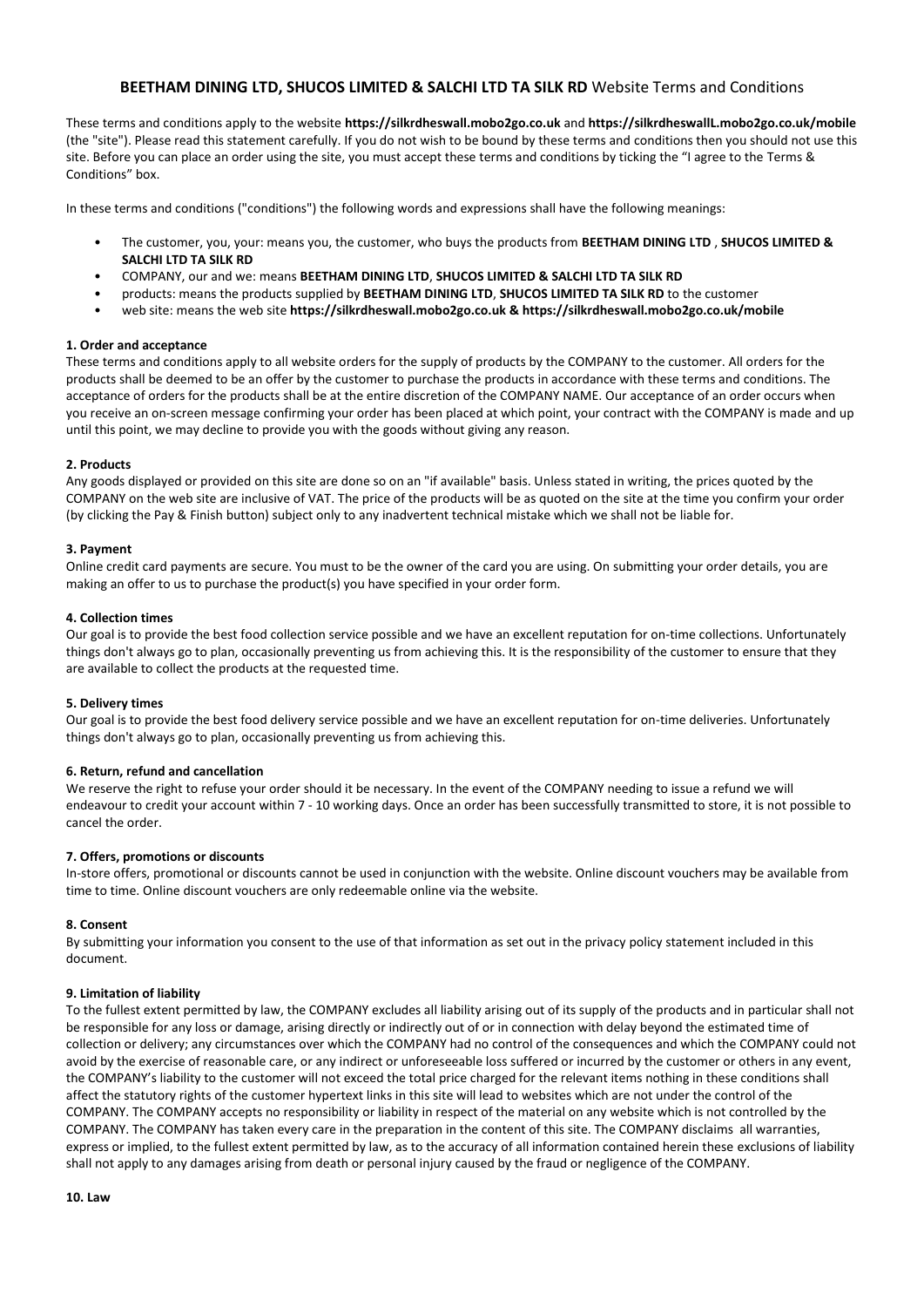Sales on this web site are governed by English law and you agree to submit any dispute to the non-exclusive jurisdiction of the English courts. All orders are subject to these terms and conditions and no amendments will be accepted by us. These terms and conditions do not affect your legal rights.

These terms and conditions only cover the WEB SITE. Any other web sites to which you link from this site may be governed by their own terms and conditions. We accept no responsibility or liability for the content of web sites which are not under our control.

We are required by law to tell you that sales can be concluded in English only and that we do not file copies of customer contracts:

**Beetham Dining Ltd ta Silk Rd Beetham Plaza, 25 The Strand, Liverpool L2 0XJ Company Reg. 13448761 Tel: 0151 345 3536 e-mail: heswall@silkrd.co.uk**

**Shucos Limited ta Silk Rd 166 Telegraph Rd, Heswall CH60 0AH Company Reg. 10362386 Tel: 01513456463 e-mail[: heswall@silkrd.co.uk](mailto:heswall@silkrd.co.uk)**

**Salchi Ltd ta Silk Rd 88 Hope Street, Liverpool, L1 9BQ Company Reg. 10362658 Tel: 0151 706 0707 e-mail: hopestreet@silkrd.co.uk**

We do not guarantee that this web site will be compatible with all customers computers.

#### **11. Copyright**

The COMPANY owns the copyright in all materials on this site, which may not be used, downloaded, copied, reproduced, republished, posted, broadcast or transmitted. You agree not to adapt, alter or create any derivative work from any material on this site, or to restrict or inhibit the use or enjoyment of this site by anyone else. It is not permitted to create any link to or from this web site without our prior written consent.

# **12. Purchase of Alcohol & Tobacco**

We are committed to responsible retailing. Any age-restricted products shown on our website to purchase, require valid photographic ID. You must be 18 years or older to purchase alcohol and tobacco products. Valid photographic ID is required for all purchases and deliveries of alcohol or tobacco. If you cannot produce valid ID upon receipt of an order we will not be able to deliver or fulfil this order. Proof of age ID accepted are as follows: PASS approved ID cards, UK Photo Driving License, Passports and Military ID.

If your delivery contains alcohol or tobacco products you must be able to provide our delivery driver with valid photographic ID to accept the delivery and be 18 years or older. Under no circumstances will we deliver alcohol or tobacco products without seeing valid photographic ID and obtaining a signature of that person.

All deliveries must be accepted by an individual, in person, I.e. Goods/items will not be left in a safe place. Records of all our transactions will be maintained. There is no option to pay cash for deliveries of alcohol and tobacco products, all transactions must be paid for via credit/debit card. Upon delivery of the order we will require to see your payment card as an additional form of ID. We retain the right to refuse any sale of alcohol or tobacco products if valid photographic ID cannot be produced. All refused sales will be recorded. Proof of age ID accepted are as follows: PASS approved ID cards, UK Photo Driving License, Passports and Military ID.

## **Privacy Policy and Disclaimer**

#### **1. Security of your Personal Information**

The COMPANY is committed to protecting the security of your personal information. We use a variety of security technologies and procedures to help protect your personal information from unauthorized access, use, or disclosure. For example, we store the personal information you provide on computer servers with limited access that are located in controlled facilities. Additionally, when we transmit sensitive personal information (such as a credit card number) over the Internet, we protect it through the use of encryption, such as the Secure Socket Layer (SSL) protocol. We do not store sensitive information (i.e. Credit Card details) in any format on our servers.

#### **2. Use of Cookies**

The site does not use cookies.

### **3. Personal information**

In order to process your order or manage interactive customer programs, it may be necessary to ask for personal information such as your name, address, email address and telephone number.